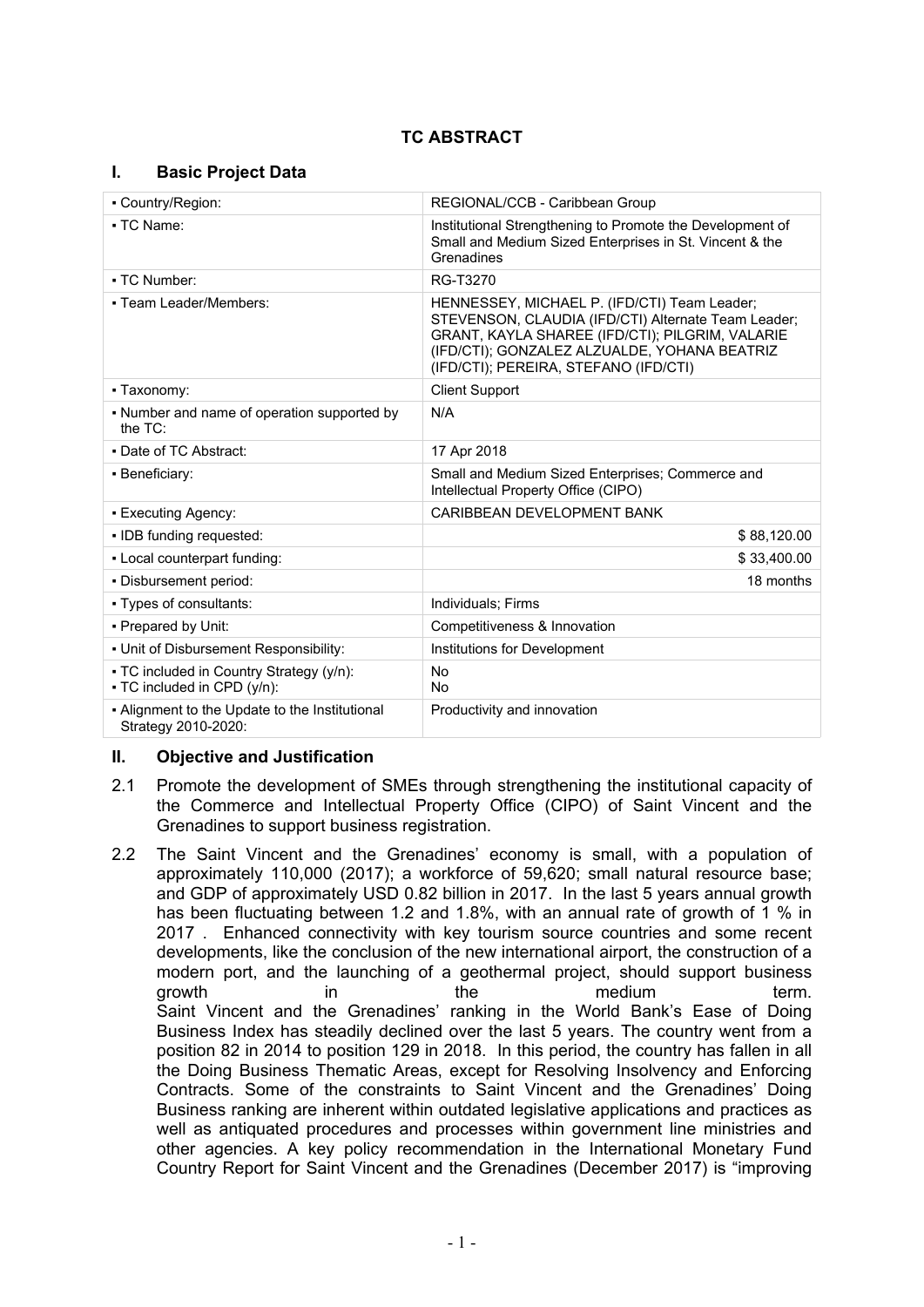the business climate by streamlining regulations, enhancing labour productivity and labour market flexibility, improving access to credit, and helping agriculture transition from subsistence to to agribusiness". This project builds on prior efforts to improve Saint Vincent and the Grenadines' ranking for Starting a Business. As a result of assistance provided under the CARICOM Online Companies Registries project (financed under the 10th EDF), an automated system for registering companies, business names, and other legal entities was established within the Commerce and Intellectual Property Office (CIPO) . Despite design capability, most of the processes at CIPO are still conducted manually and are paper-based. The database that underpins the automated business registration system was not populated as only a limited amount of records (7,000) were entered for testing purposes only. To date, CIPO has lacked the human resources and equipment to digitize the remaining hard-copy records (approximately 18,500), some of which date back to 1909. In addition, the Government of Saint Vincent and the Grenadines is still working towards an agreement with the commercial banking sector to facilitate online payments related to registering a business. When this agreement is reached, some modifications must be made to the automated system to allow the online payment. Also, the processes for business registration would be further optimized if the CIPO database for registering businesses are linked to the CIPO database for registering intellectual property. Any effort to make the automated system fully operational, must also include user training (which was not done under the CARICOM project) and refresher training for staff of CIPO and the government's Information Technology Services Department, who were trained in 2016 under the CARICOM project.

## **III. Description of Activities and Outputs**

- 3.1 Component I: Enabling the Commerce and Intellectual Property Office (CIPO) to utilize the full capacity of its electronic registry. This component will engage the services of an e-government systems firm to (i) digitize the hard-copy records and complete the population of CIPO's databases; (ii) review the performance of the business registration system, once the database has been populated; (iii) debug any performance issues and make any modifications required to facilitate online payments; (iv) link the business registration database to the CIPO intellectual property database; (v) support CIPO with going online; (vi) transfer knowledge on system maintenance to public sector technicians; (vii) assess end-user training needs including legal professionals, women, youth, rural residents and any groups that are underrepresented in terms of business registrations; (viii) assess training needs for CIPO staff; and (ix) design and deliver training using approaches that are gender sensitive and inclusive and employing appropriate technology. This component will also engage a communications specialist and finance communication activities aimed at sensitizing potential users on the availability of the online services; and developing user-friendly user guidelines for posting via the CIPO website.
- 3.2 Component 2: Coordination and Monitoring and Evaluation. The CIPO Registrar will work closely with the Compete Caribbean FCU to coordinate project activities. This component will also finance a monitoring and evaluation consultant who will work closely with CIPO and Compete Caribbean to (i) compile and analyze pre- and postproject data, disaggregated by gender and other relevant characteristics, on the business processes, time required to access CIPO's services, user experiences, client satisfaction levels; and (ii) prepare monitoring and completion reports.
- 3.3 **Component I: Enabling the Commerce and Intellectual Property Office (CIPO) to utilize the full capacity of its electronic registry.** Fees and Expenses - Development of E-Government Solution
- 3.4 **Component II: Coordination and Monitoring and Evaluation.** Evaluation Report